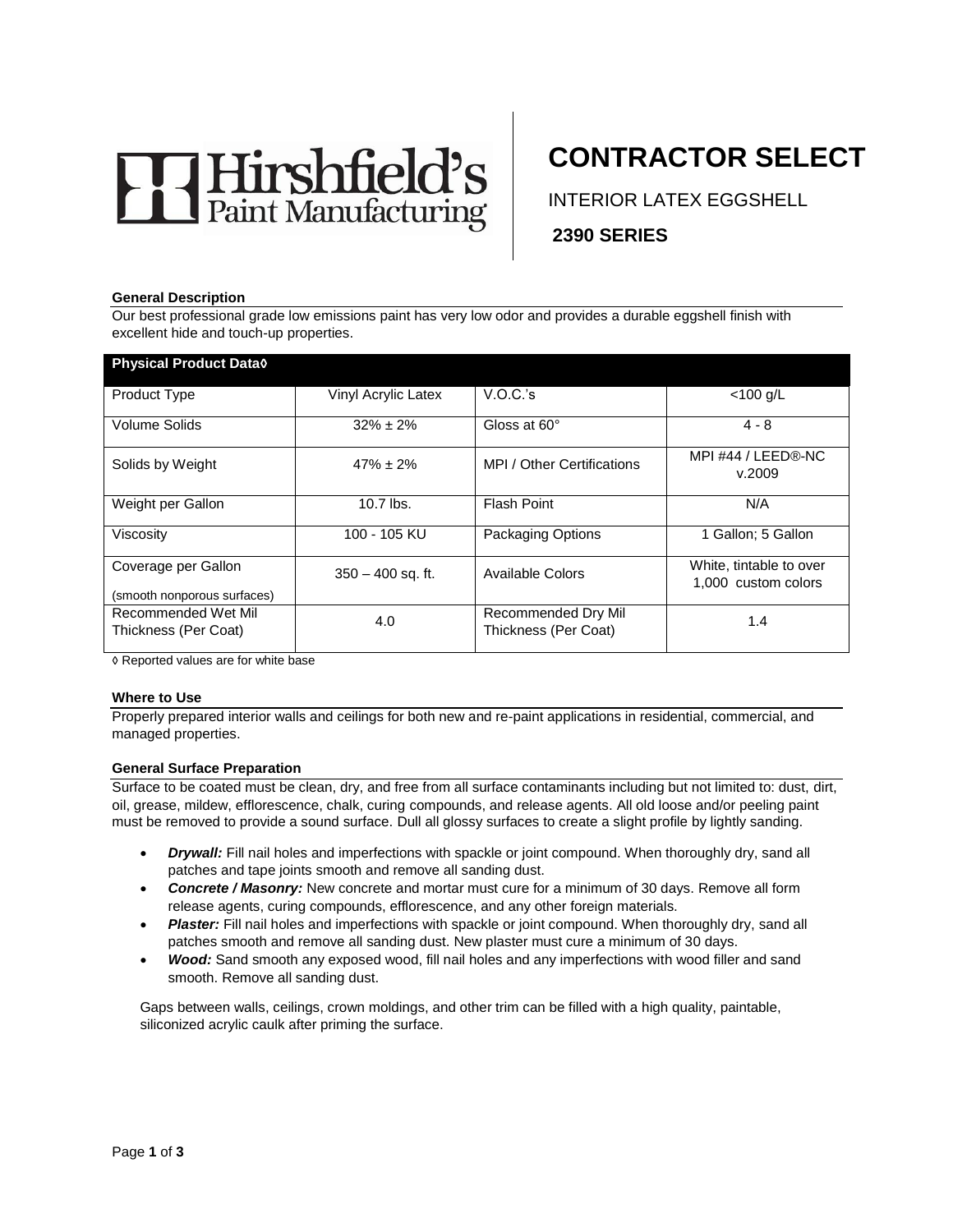**WARNING!!** If you scrape, sand, or remove old paint, you may release lead dust. LEAD IS TOXIC. EXPOSURE TO LEAD DUST CAN CAUSE SERIOUS ILLNESS, SUCH AS BRAIN DAMAGE, ESPECIALLY IN CHILDREN. PREGNANT WOMEN SHOULD ALSO AVOID EXPOSURE. Wear a properly fitted NIOSH-approved respirator to control lead exposure. Clean up carefully with a HEPA vacuum and a wet mop. Before you start, find out how to protect yourself and your family by contacting the National Lead Information Hotline at 1-800-424-LEAD or log on to [www.epa.gov/lead.](http://www.epa.gov/lead)

# **Application Guide**

Stir contents thoroughly before and during application. Intermix containers of the same color to insure color uniformity. Apply 1 or 2 full coats as needed, keep a wet edge to avoid lap marks. Let dry thoroughly between coats.

- **Application Tools:** High quality nylon or polyester bristle brush. High quality synthetic roller cover.
- **Airless Sprayer:** Minimum Pressure 2000 psi, .015 .019 tip size. It is always advisable to back-roll the area to ensure proper adhesion and an even coat application.

Thinning is not normally required but may be necessary under certain conditions such as low humidity, or warm conditions. If needed add no more than 4 ounces of clean water per gallon.

Do not apply when air and substrate temperatures are below 50° F or above 90°F

- **Dry times:** @77⁰F, 50% RH to touch 30-60 minutes to recoat 2-4 hours. Dry times can vary depending on temperatures, humidity, color, and film build.
- **Cleanup:** Clean up spills or splatters immediately with soap and warm water. Clean painting tools with soap and warm water.

Not recommended for use in corrosive or chemical environments, or for application to floors, decks or to surfaces subject to immersion or prolonged contact with water**. KEEP FROM FREEZING!**

| <b>Recommended Primers*</b> |                      |                                                                   |  |
|-----------------------------|----------------------|-------------------------------------------------------------------|--|
| Drywall                     | Hirshfield's         | 1270 - Contractor Select Zero Primer                              |  |
|                             |                      | 1258 - Contractor Select PVA Drywall Primer                       |  |
|                             |                      | 1255 - Primer Sealer Drywall Primer                               |  |
|                             |                      | 1250 - Drywall Primer                                             |  |
|                             |                      | 70150 - Premier Drywall Primer                                    |  |
| Concrete / Masonry          | Hirshfield's         | 1450 - Acrylic Latex Block Filler                                 |  |
|                             |                      | 4050 - A.M.P Acrylic Masonry Primer                               |  |
| Plaster (cured)             | Hirshfield's         | 1270 - Contractor Select Zero Primer                              |  |
|                             |                      | 1258 - Contractor Select PVA Drywall Primer                       |  |
|                             |                      | 1255 - Primer Sealer Drywall Primer                               |  |
|                             |                      | 1250 - Drywall Primer                                             |  |
| Wood                        | Zinsser <sup>®</sup> | 56924972X - Smart Prime® Water-Base Primer                        |  |
|                             |                      |                                                                   |  |
| Metal                       | Hirshfield's         | Consult with your Hirshfield's representative for recommendations |  |

\* Other primers may be appropriate. Check with your Hirshfield's representative for other recommendations. Certain colors or drastic color changes may require a gray shaded primer. Stains from water, smoke, ink, permanent marker, grease, etc. should be sealed with an appropriate stain killing primer/sealer.